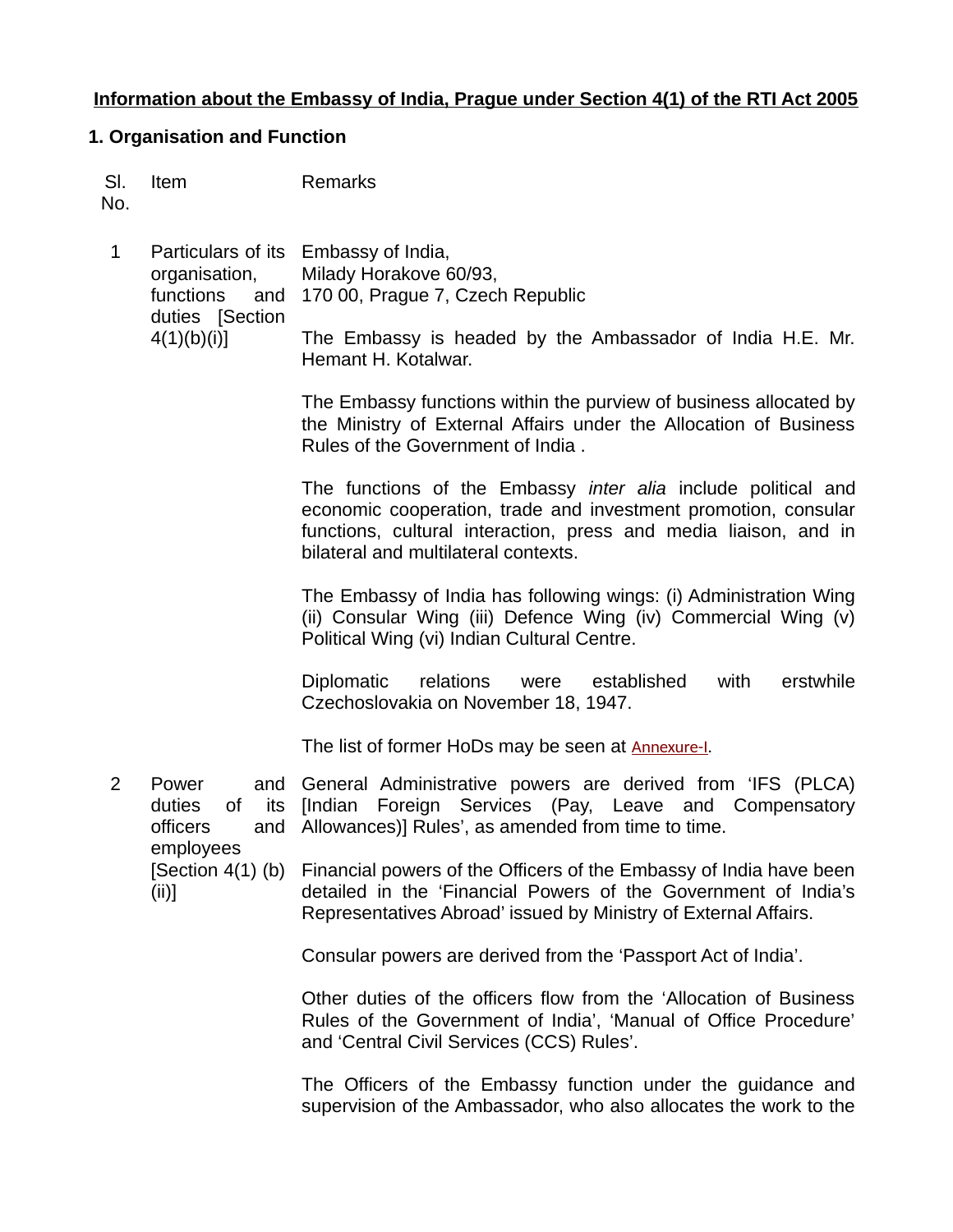Embassy officers/officials from time to time.

3 Procedure followed decision making the guidelines issued by the Ministry of External Affairs from time process [Section  $4(1)(b)$ (iii)] The Embassy follows the procedure indicated in the 'Manual of Office Procedure' for decision making process in accordance with to time. Officers of different Wings of the Embassy initiate and take follow up action with the help of the staff posted in their respective Wings in accordance with departmental instructions which prescribe the level of final disposal and channel of submission for each category of cases.

Final decision making authority in the Embassy is the Ambassador.

The work is discharged and decision is taken in accordance with the provisions contained in various rules such as IFS (PLCA) Rules, Central Civil Services (CCS) Rules, Delegated Financial Powers of GOI's Representatives Abroad, etc.

The decisions are taken in keeping with the priority/urgency of the case so that action is taken within the prescribed time limit.

The Heads of Wings are supervising the functioning of the staff under their charge. Overall supervision of the Embassy rests with the Ambassador.

4 Norms discharge functions for Provision of consular services, strengthening of political, commercial and cultural cooperation with the Czech Republic etc. are the nature of functions/services offered by the Embassy.

> Embassy of India functions within the norms of India's foreign policy formulated by the Ministry of External Affairs. The Policy is implemented by the Embassy under the guidance and supervision of the Ambassador, in consultation with the Ministry of External Affairs.

Consular services can be accessed by applying online and/or submitting the documents at the Embassy. The commercial enquiries can be made by e-mail, which are replied accordingly.

The services are rendered and the information sought is provided without any delay and within the prescribed time limit.

Apart from traditional channel for redressal of grievances, the aggrieved can make use of the MADAD portal (Consular Services Management System) and through various social media platforms.

 $[Section 4(1)(b)]$ (iv)]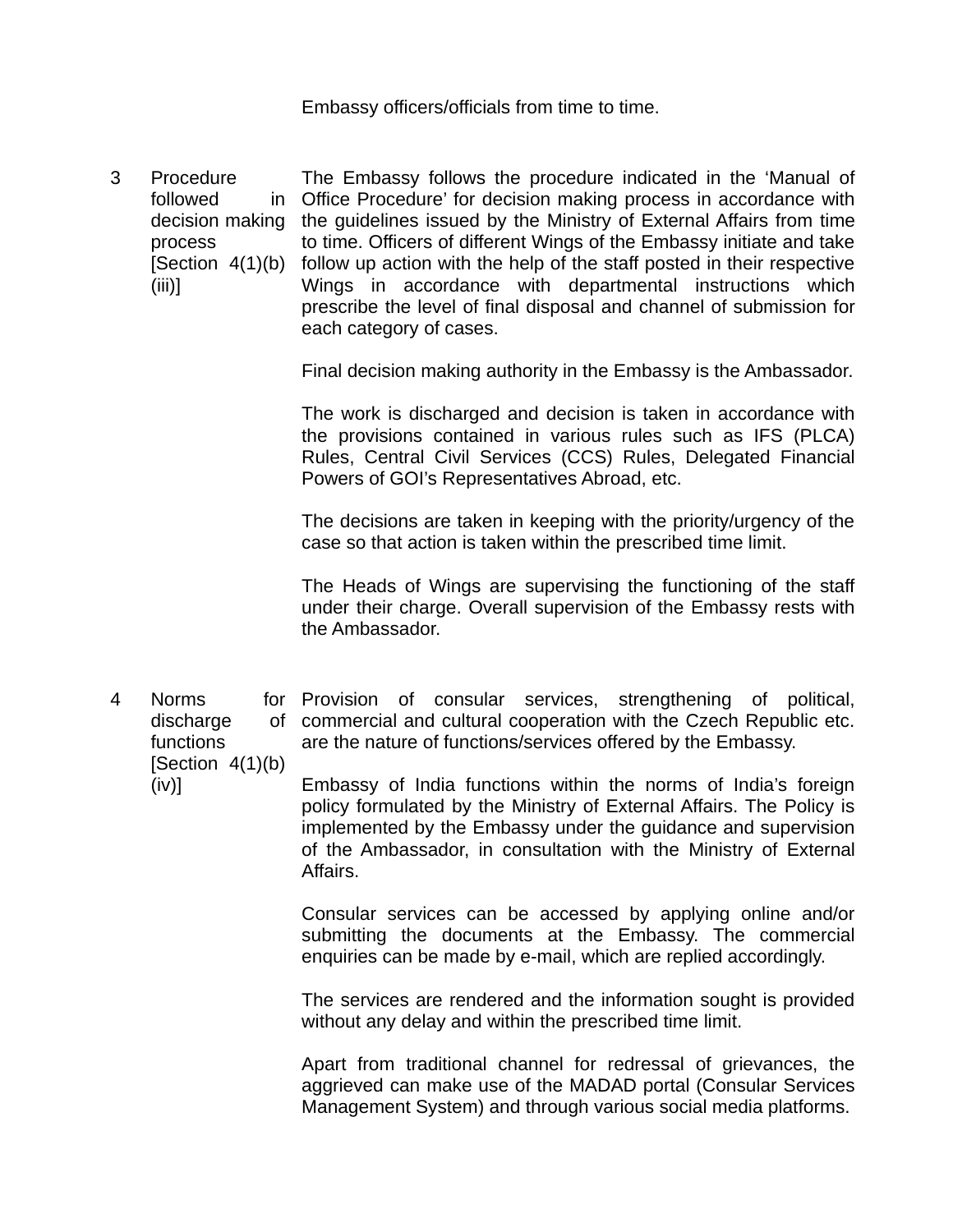5 Rules, regulations, instructions manual and records discharging functions [Section 4(1)(b) Procedure. (v)] The Embassy refers to the general rules prescribed for a Central Government Department as well as specific rules prescribed for the Indian Missions/Posts abroad. The list of rules include IFS (PLCA) Rules; Financial Powers of Government of India's Representatives Abroad; Passport Act, Passport, Visa and Consular manuals; and Manual of Office

> The Embassy also utilizes relevant rules, regulations, and orders of the Government of India, such as Central Civil Service (Conduct) Rules, CCS (Leave Travel Concession) Rules, CCS (Leave) Rules, CCS (Pension) Rules, General Provident Fund Rules, General Financial Rules, Fundamental and Supplementary Rules etc. These rules are in the public domain as printed, priced publications.

> Transfer Policy is framed by the Ministry of External Affairs and accordingly transfer orders in respect of officers/officials are issued from time to time.

- 6 Categories documents held by the authority declarations, agreements, MoUs, and application forms of passport under its control and consular services.  $[Section 4(1)(b)]$ (vi)] The Embassy holds under its control the documents/files relating India's External Relations including joint statements, The documents/files are maintained by each wing and are under the custody of the respective officers of the Embassy.
- 7 Boards, Councils, **Committees** and other Bodies constituted as part of the Public Authority [Section  $4(1)(b)$ ] (viii)] Not applicable (Board, Councils and Committees are not constituted by the Embassy.)
- 8 Directory officers and employees (i) of The directory of officers may be seen at **Annexure-II**.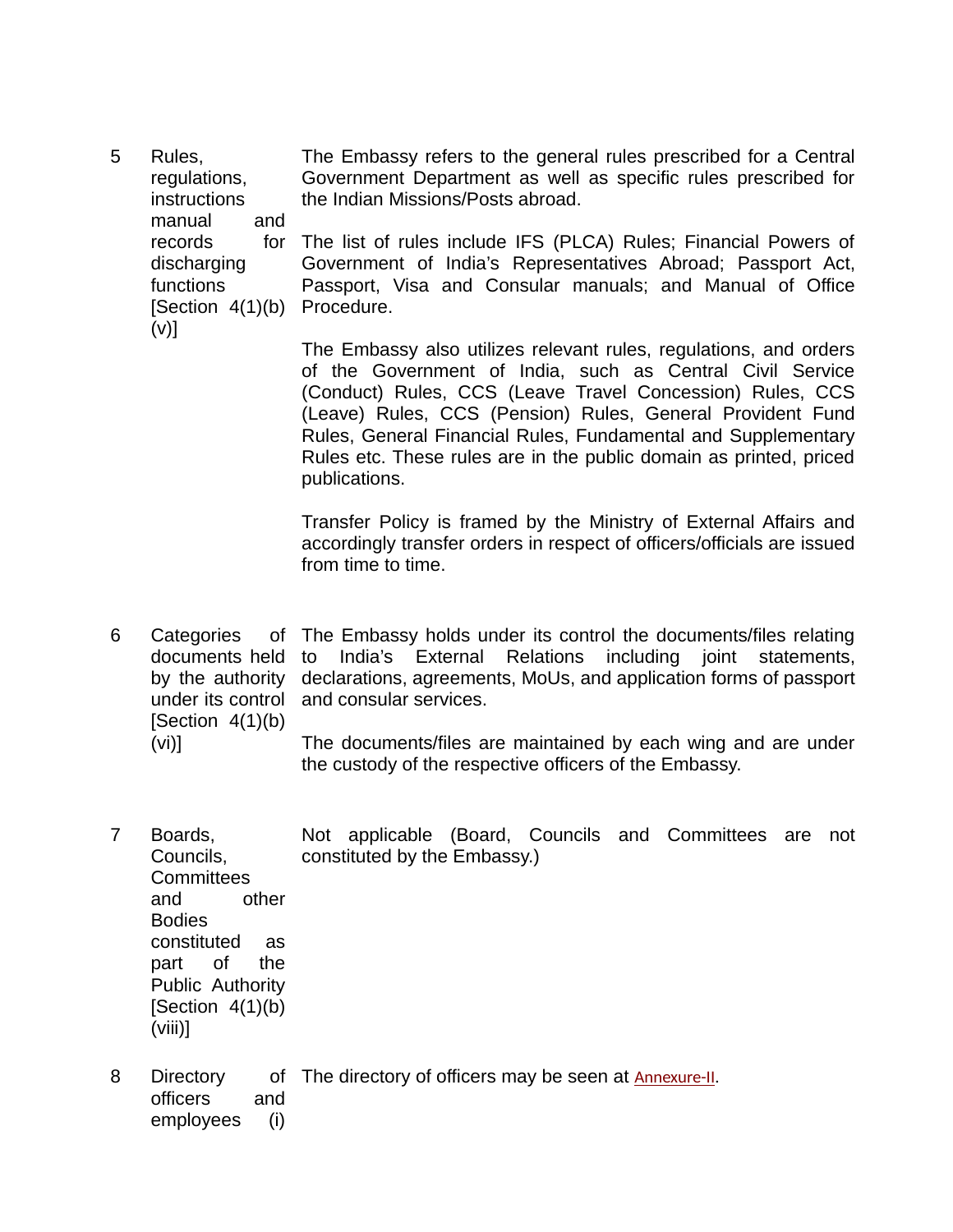Name and designation (ii) Telephone, fax and email ID 26  $[Section 4(1) (b)]$  $(ix)]$ 

including

(x)]

system of compensation  $[Section 4(1) (b)]$ 

- 9 Monthly Remuneration received officers & employees The employees are paid in accordance with the pay and allowances fixed by the Government of India from time to time. The by pay scales/levels of officers of different ranks as per  $7<sup>th</sup>$  Central  $\&$  Pay Commission pay matrix are given below:
	- a. Ambassador: Level 14
	- b. Counsellor: 13
		- c. Defence Attache: 13 (Defence Pay matrix)
	- d. Second Secretary: 11
	- e. Attache/Private Secretary: 8-9
	- f. Assistant Section Officer/Personal Assistant: 7
	- g. Security Assistant: 3

The system of compensation is also in accordance with the Government of India regulations.

10 Name, designation and other particulars Shri Hemant H. Kotalwar, Ambassador of public Tel: 00 420 257533490; Fax: 00 420 257533378 information officers [Section 4(1) (b) (xvi)] Appellate Authority (AA) E-mail: amb.prague@mea.gov.in Central Public Information Officer (CPIO) Shri DCD Dass, Second Secretary

Tel: 00 420 257533562; Fax: 00 420 257533378 E-mail: cons.prague@mea.gov.in

- 11 No. employees against whom **Disciplinary** action has been proposed/ taken (Section 4(2)) Of Nil
- 12 Programmes to The updated guidelines on RTI are maintained at the Embassy and advance also published on the website, which can be accessed by the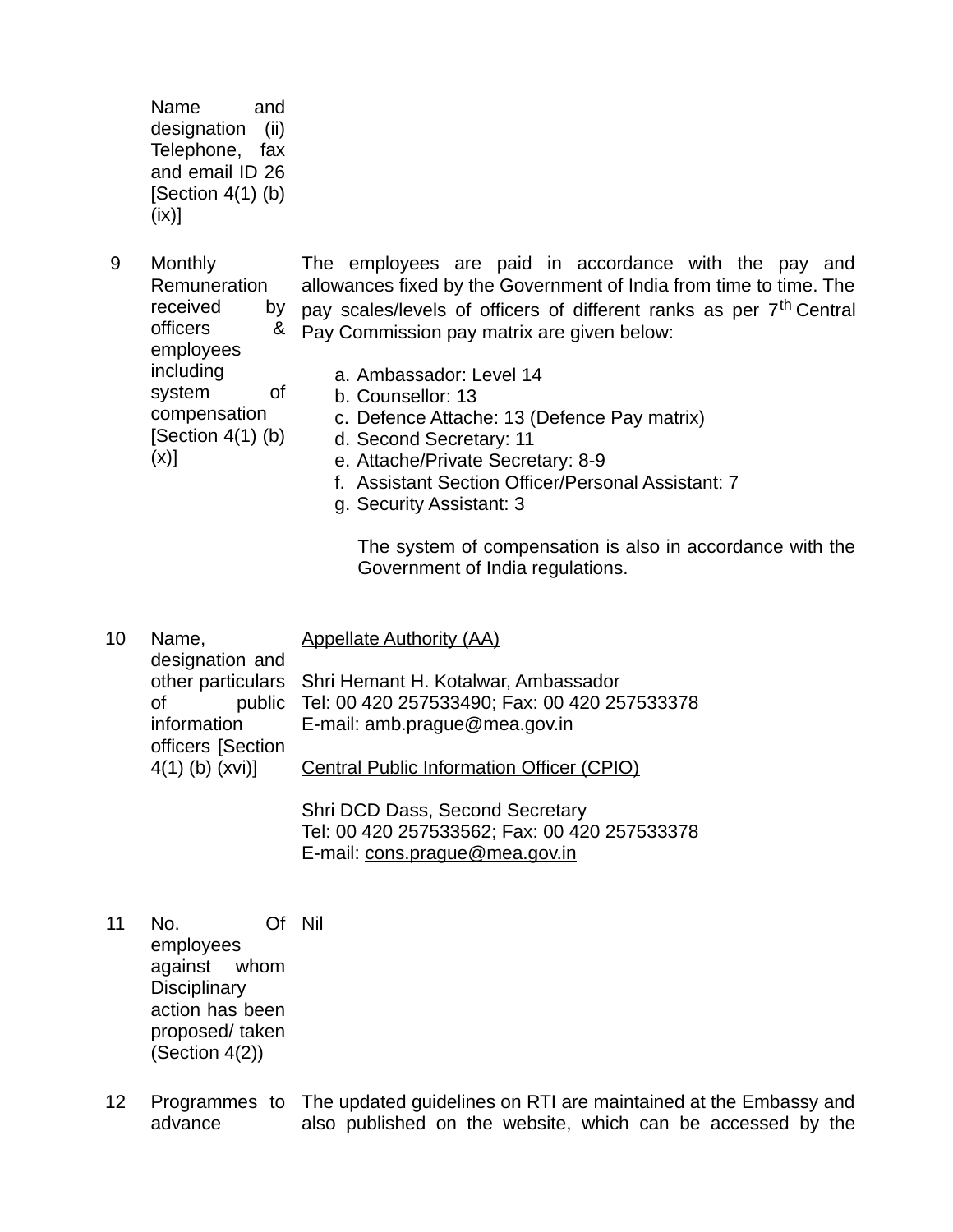understanding of RTI (Section and when conducted by the Ministry. 26) public. The public authority attends the training programmes as

13 Transfer policy Transfer Policy is framed by the Ministry of External Affairs and and transfer accordingly transfer orders in respect of officers/officials are issued orders [F No. from time to time. 1/6/2011- IR dt. 15.4.2013]

## **2. Budget and Programme**

Sl. No. Item Remarks

- 1 Budget allocated The budgetary allocation to the Embassy for the year 2020-21 on to each agency different heads is given at [Annexure-III](https://www.eoiprague.gov.in/docs/1648560895Annexure-III.pdf). including all plans, proposed The actual expenditure is restricted to the budgetary allocation, expenditure and and the details are sent to the Ministry of External Affairs on reports disbursements made [Section 4(1)(b) specific time intervals. (xi)] on regular basis. etc. The budget is revised by the Ministry of External Affairs at The report on disbursements made and related reports are kept in the Embassy and also sent on regular basis to the Ministry of
- 2 Foreign domestic (F. No. 1/8/2012- functional grounds. The budget is as mentioned under 'Local IR dt. 11.9.2012) Local tours in the Czech Republic are undertaken by the tours Ambassador and other concerned officers from time to time on Tours' head in Annexure-III

Information related to procurements:

External Affairs.

Notice/tender enquiries and corrigenda if any, thereon –Tender notice/enquiries are uploaded in the Embassy website under the section 'E-citizens/Tender' for the cases, referred by various departments of the Government of India, for wide publicity.

Details of the bids awarded – Not applicable

The work contracts concluded – Not applicable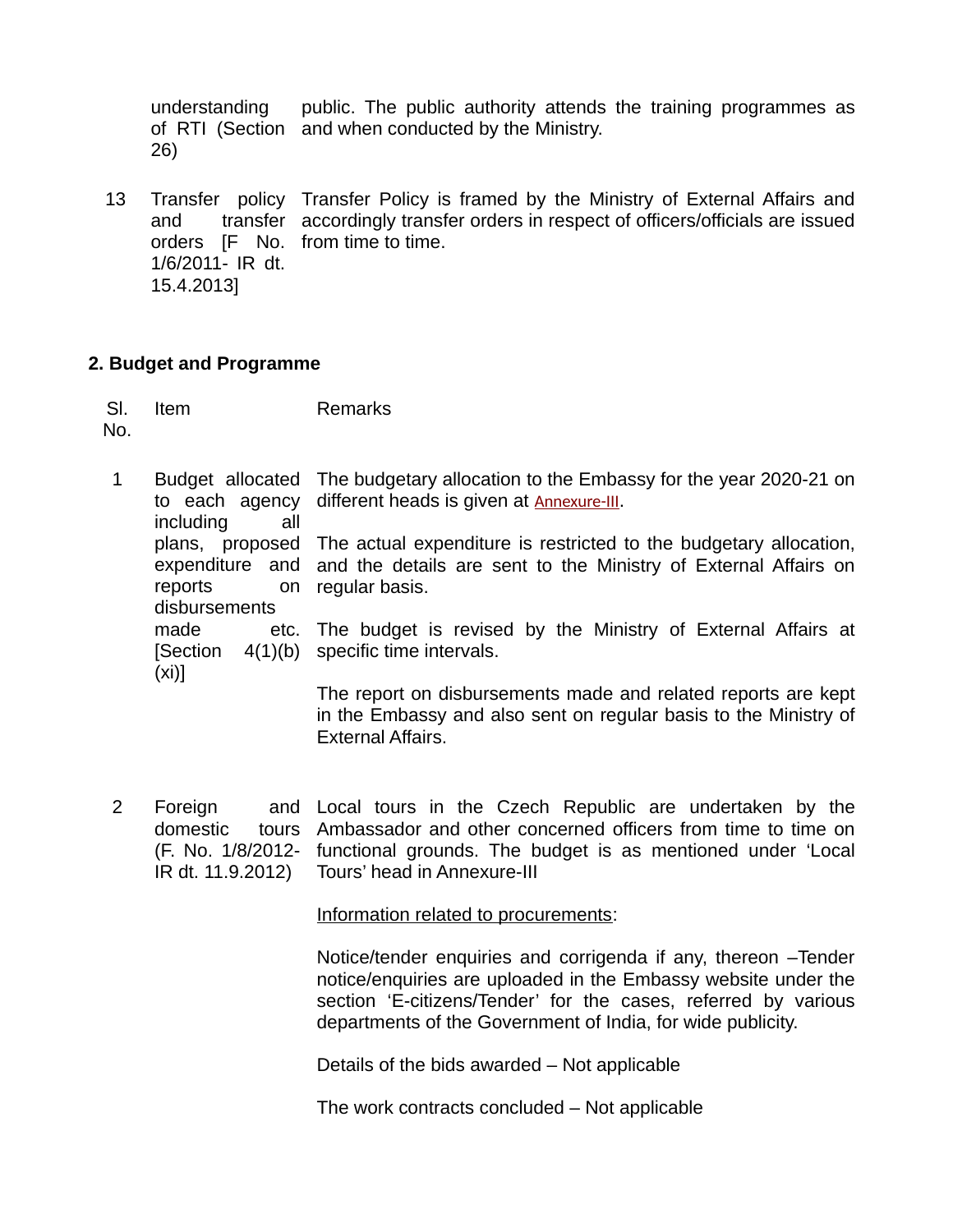The rate/rates and the total amount at which such procurement or work contract is to be executed – Not applicable.

- 3 Manner execution subsidy programme  $[Section 4(i)(b)]$ (xii)] Not applicable [The Embassy is not handling any subsidy of programme.]
- 4 Discretionary and Not applicable non-discretionary grants [F. No. 1/6/2011-IR dt. 15.04.2013]
- 5 Particulars recipients of concessions, permits of authorizations granted by the public authority  $[Section 4(1) (b)]$  $(xiii)$ ] of Not applicable
- 6 CAG & paras [F No. 1/6/2011- IR dt. 15.4.2013] PAC Nil

## **3. Publicity Band Public interface**

Sl. No. Item Remarks

1 Particulars for arrangement consultation with or available online. representation by the members of the public The policy is drawn by the Ministry of External Affairs. The in relation to the members of the public are free to convey their views to the formulation of policy or Embassy on relevant Acts, Rules, Forms and otherany The members of the public have access to the relevant for Acts, Rules, Forms and other documents which are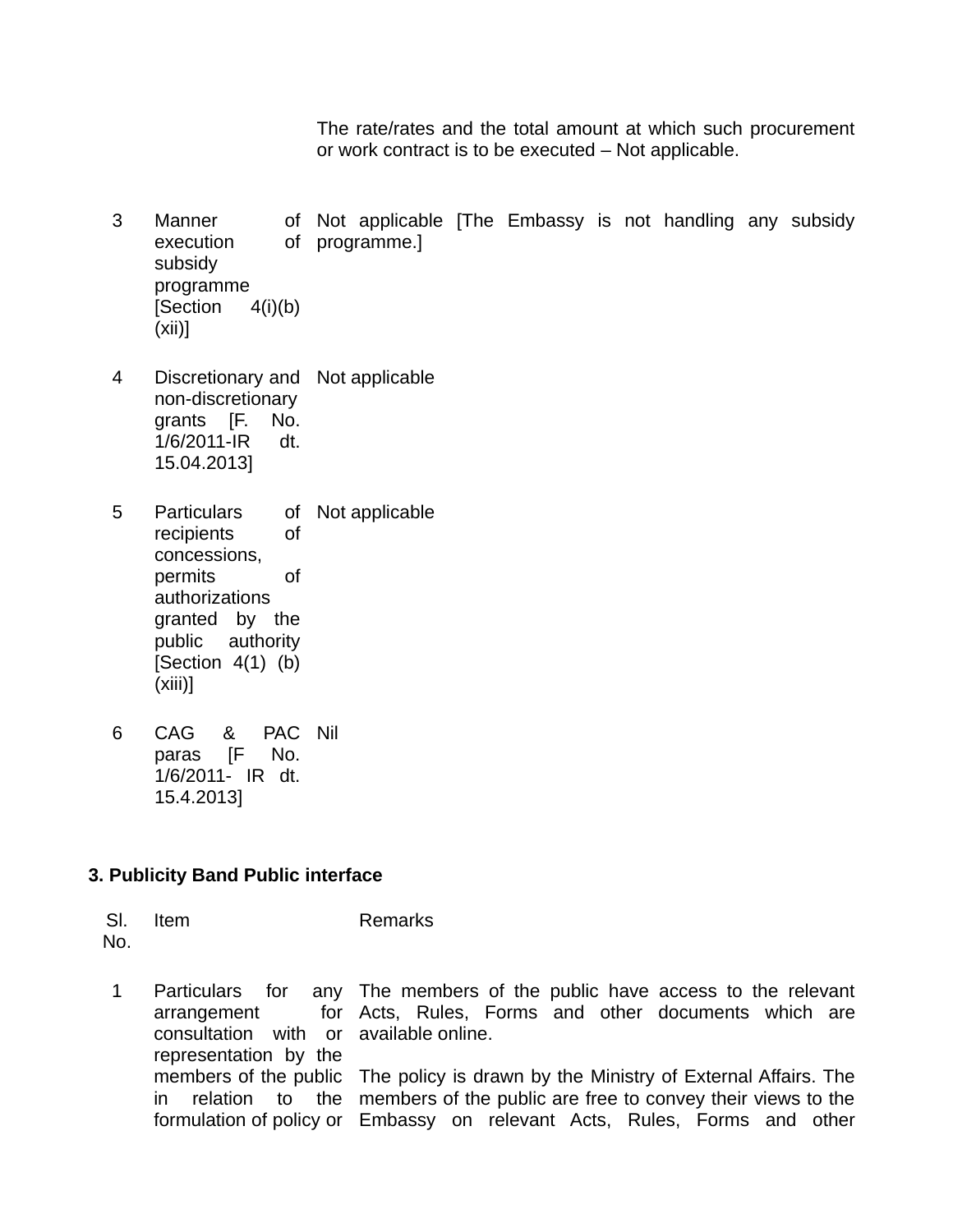|   | implementation there                                                                  | documents.                                                                                                                                                                                                                                                                                              |
|---|---------------------------------------------------------------------------------------|---------------------------------------------------------------------------------------------------------------------------------------------------------------------------------------------------------------------------------------------------------------------------------------------------------|
|   | of [Section $4(1)(b)(vi)$ ]<br>[F No 1/6/2011- IR dt.<br>15.04.2013]                  | The members of the public have access to the Embassy's<br>website that includes contact details of all officers. Apart<br>from this, public has access to various social media<br>platforms. The public can also seek meeting in person with<br>the concerned officers, wherever and whenever required. |
|   |                                                                                       | The contact details of officer who provides information<br>sought by RTI applicants:                                                                                                                                                                                                                    |
|   |                                                                                       | Shri DCD Dass, Second Secretary<br>Tel: 00 420 257533562; Fax: 00 420 257533378<br>E-mail: cons.prague@mea.gov.in                                                                                                                                                                                       |
|   |                                                                                       | Public-Private Partnerships (PPP) – Not applicable.                                                                                                                                                                                                                                                     |
| 2 | the<br>Are<br>policies / decisions,<br>informed<br>to<br>them<br>[Section $4(1)$ (c)] | details of The policy decisions relevant to the public are disseminated<br>through the Embassy's website and social media channels.<br>which affect public, The policy is drawn up by the Ministry of External Affairs.                                                                                 |
|   |                                                                                       |                                                                                                                                                                                                                                                                                                         |

3 Dissemination in such form and manner which is easily accessible to the public [Section 4(3)]

information widely and website and social media channels. The information is disseminated through the Mission's

- 4 Form of accessibility The information is available in electronic format on the of information manual/ Embassy's website with links to various sites of handbook  $4(1)(b)$ ] [Section Ministries/Departments of the Government of India. Printed format is made available in cases, where it is required.
- 5 Whether information The information on the Embassy's website and social media manual/ handbook platforms are freely available. The printed booklets available free of cost wherever required are also provided free of cost.or not [Section 4(1)(b)]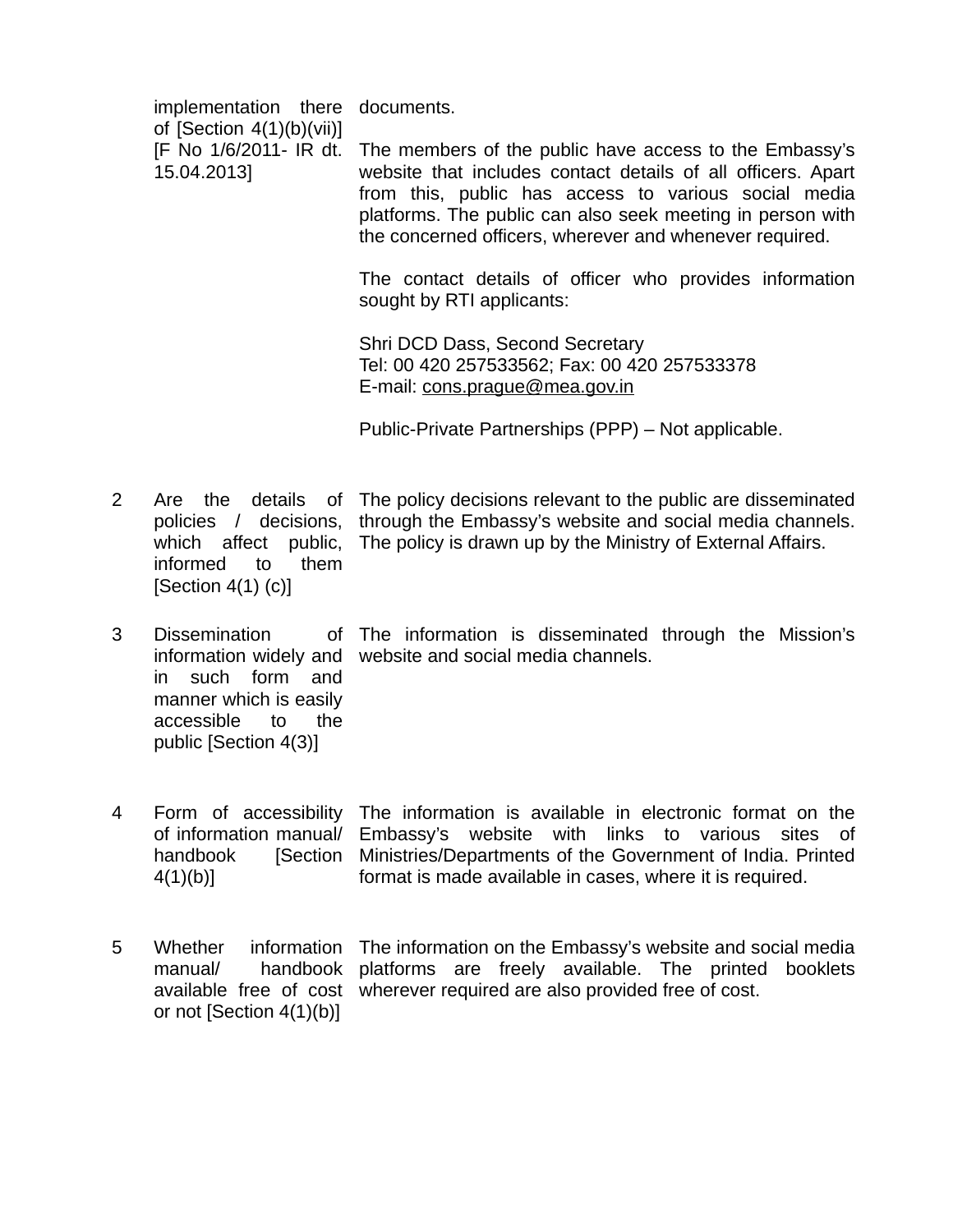### **4. E. Governance**

| Remarks |
|---------|
|         |

No.

- 1 Language in **Information** Handbook Available [F in the website for translation of information in many No. 1/6/2011- IR 15.4.2013] which The information on the website is available in English Manual/ language. However, Google translate facility is included dt. languages, both Indian and foreign.
- 2 When was the information The information on the website is updated on regular Manual/ Handbook last basis. updated? [F No. 1/6/2011- IR dt 15.4.2013]
- 3 Information available in Information relating to consular services, bilateral electronic form [Section relations between India and Czech Republic,  $4(1)(b)(xiv)$ ] commercial matters, RTI, list of holidays, contact details of Embassy and its staff, important announcements etc. is available on the website in electronic form.

Links to websites of several important organizations based in Czech Republic as well as of India have also been provided on the Embassy's website.

The website has been classified into several sections and sub-sections. The information on various matters has been put under respective sections/ sub-sections for easy access to the public.

4 Particulars of facilities available to citizen for obtaining information [Section  $4(1)(b)(xv)$ ] The information may be obtained from the website of the Embassy and is also provided through e-mail/telephone. Information relating to consular services and FAQs related to it, bilateral relations between India and Czech Republic, commercial matters, RTI, list of holidays,

> The working hours of the facility are the office hours of the Embassy i.e., from 9.00 AM to 5.30 PM. Emergency consular services are also provided by the Embassy

> contact details of Embassy and its staff, important

announcements etc. is available on the website.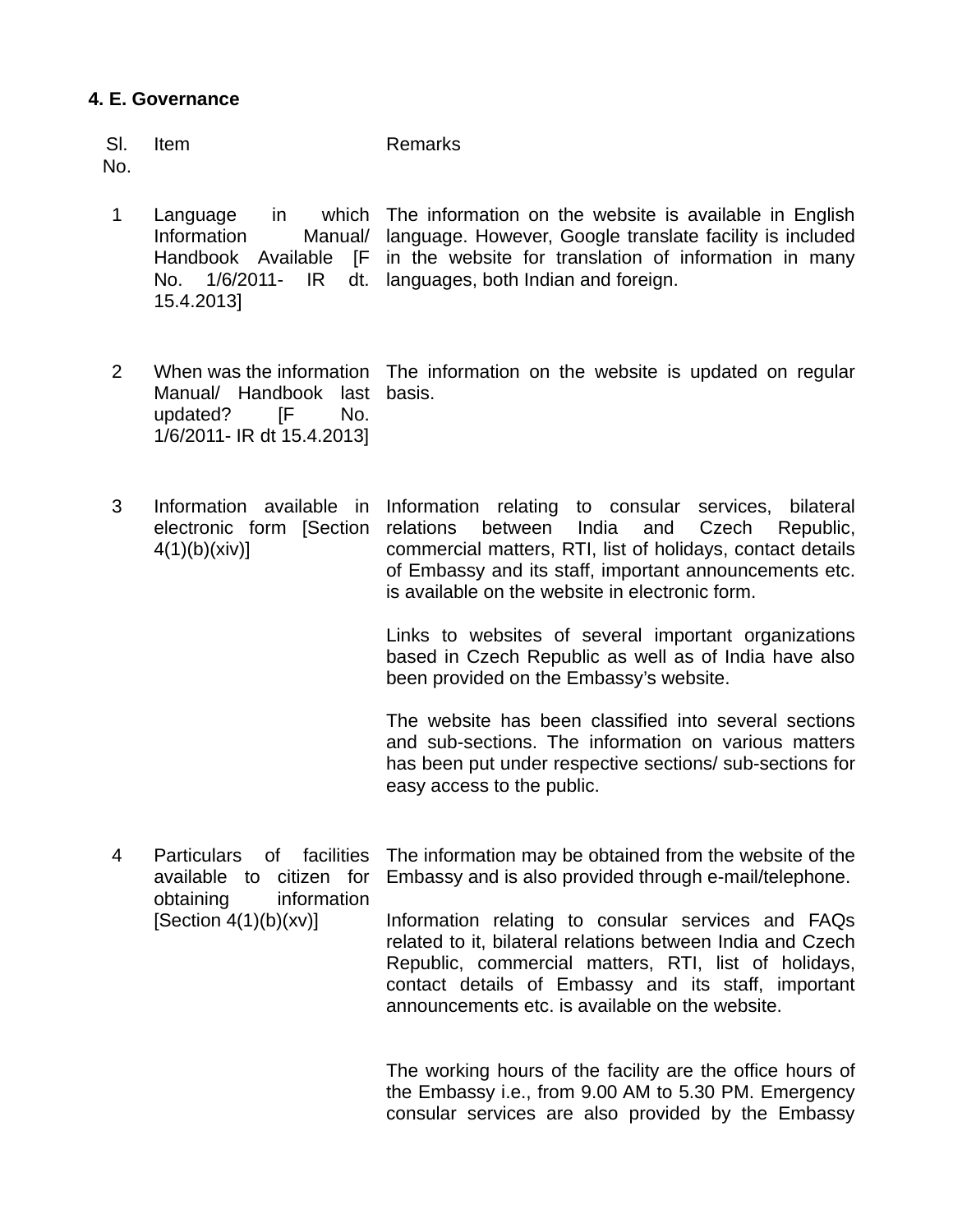outside office hours and the contact details are as under:

Shri Dinesh, ASO Emergency number: 00 420 702125338

The information under RTI Act can be obtained by writing to the CPIO (Shri DCD Dass) along with the prescribed fee. The contact details are as under:

Shri DCD Dass, Second Secretary Tel: 00 420 257533562; Fax: 00 420 257533378 E-mail: cons.prague@mea.gov.in

5 Such other information as Any grievance received by the Embassy is given due may be prescribed under attention and efforts are made for redressing them. Apart section 4(i) (b)(xvii) from the conventional system of receiving the grievances, the Embassy utilizes the MADAD portal (Consular Services Management System) for redressing the grievances arising out of consular services.

> The details of all major events/programmes organized by the Embassy are posted on the Embassy's website under the section "What's New". They are also posted on the Embassy's social media platforms.

> The details of all major events/programmes planned to be organized by the Embassy as well as the details of trade fairs and exhibitions scheduled to be held in India are put on the Embassy's website under the section "What's New". The details of trade fairs and exhibitions already held in India are also put under the section "Trade Fairs in India". The tenders issued by PSUs/Ministries in India are put under the section "Ecitizens/Tender" of the Embassy's website, for wide publicity/dissemination.

> The Annual Report of the Embassy is provided to the Ministry of External Affairs.

> Detailed and key information is given under respective headings on the website for easy understanding of the subject matter by the public. FAQs are provided under consular services and are updated on regular basis. Apart from this, the important circulars and information related to consular and other matters are published on the Embassy's website, on regular basis through 'Press Release' and by the use of social media platforms, as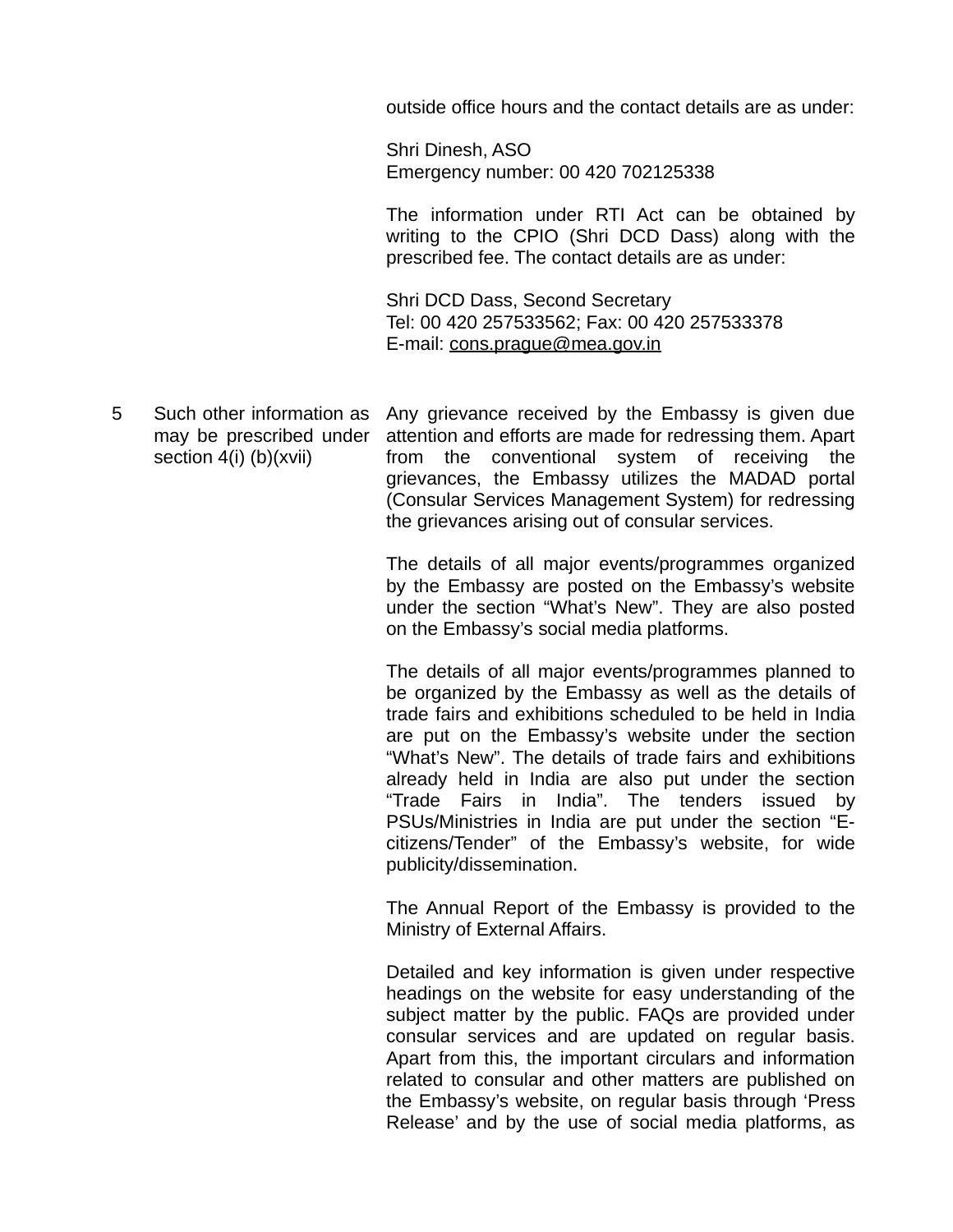and when required.

Citizen's Charter – Not applicable.

- 6 Receipt & Disposal of RTI The details of RTI applications received and disposed by applications & appeals the Embassy from Oct - Dec, 2021- 01 No. [F.No 1/6/2011-IR dt. 15.04.2013] The details of RTI appeals received and orders issued by the Embassy from Oct-Dec, 2021- Nil
- 7 Replies to questions Not applicable. [Parliament questions are replied by the asked in the Parliament Ministry. Inputs are given by the Embassy as and when [Section 4(1)(d)(2)] required].

# **5. Information as may be prescribed**

| SI.<br>No.   | Item                                                                                                                          | <b>Remarks</b>                                                                                                       |
|--------------|-------------------------------------------------------------------------------------------------------------------------------|----------------------------------------------------------------------------------------------------------------------|
| $\mathbf{1}$ | Such other information as<br>may be prescribed [F.No.<br>1/2/2016- IR dt. 17.8.2016,<br>F No. 1/6/ 2011- IR dt.<br>15.4.2013] | <b>First Appellate Authority (AA) (from October 2020)</b>                                                            |
|              |                                                                                                                               | Shri Hemant H. Kotalwar, Ambassador<br>Tel: 00 420 257533490; Fax: 00 420 257533378<br>E-mail: amb.prague@mea.gov.in |
|              |                                                                                                                               | Central Public Information Officer (CPIO) (from October<br>2020)                                                     |
|              |                                                                                                                               | Shri DCD Dass, Second Secretary<br>Tel: 00 420 257533562; Fax: 00 420 257533378<br>E-mail: cons.prague@mea.gov.in    |
|              |                                                                                                                               | Name and details of Appellate Authority from April, 2020<br>to September, 2020: Shri Sanjiv Aggarwal, Counsellor     |
|              |                                                                                                                               | Name and details of Chief Public Information Officer in<br>September, 2020: Shri D.C.D. Dass, Second Secretary       |
|              |                                                                                                                               | Third party audit of voluntary disclosure: It is being<br>carried out.                                               |
|              |                                                                                                                               | Appointment of Nodal Officers, Consultancy Committee<br>of key stakeholders for advice on suo-motu disclosure        |